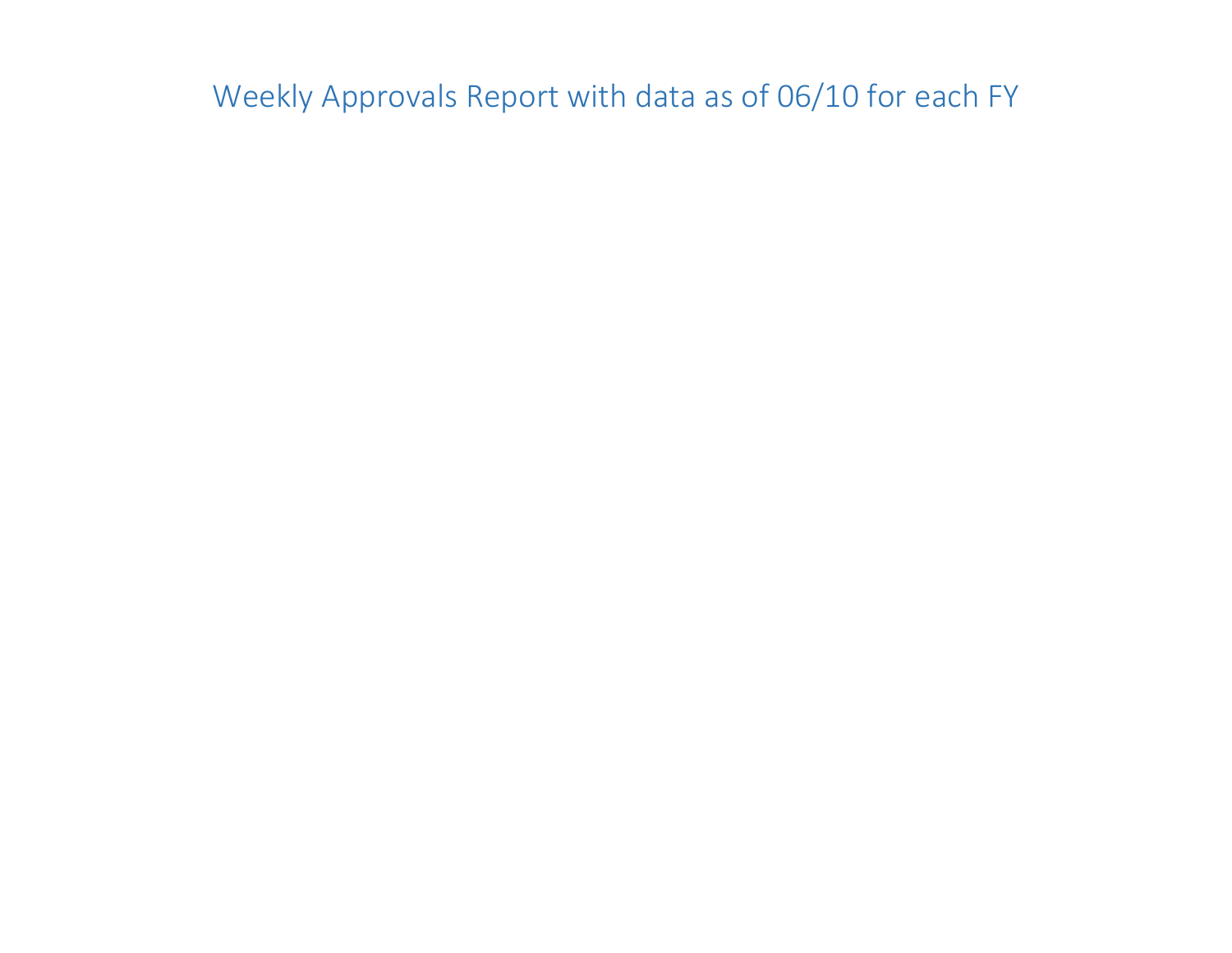# 7(a) Approval Amount

| <b>Portfolio Segment</b>                            | <b>FY17 Amount</b> | <b>FY17</b><br>% | <b>FY18 Amount</b> | <b>FY18</b><br>% | <b>FY19 Amount</b> | <b>FY19</b><br>% | <b>FY20 Amount</b> | <b>FY20</b><br>% | <b>FY21 Amount</b> | <b>FY21</b><br>% | <b>FY22 Amount</b> | <b>FY22</b><br>% |
|-----------------------------------------------------|--------------------|------------------|--------------------|------------------|--------------------|------------------|--------------------|------------------|--------------------|------------------|--------------------|------------------|
| All 7(A)                                            | \$16,921,439,200   |                  | \$17,007,697,400   |                  | \$15,536,128,100   |                  | \$14,174,070,000   |                  | \$17,299,912,900   |                  | \$16,260,153,500   |                  |
| <b>All Minority</b>                                 | \$5,028,008,800    | 30%              | \$5,191,802,400    | 31%              | \$4,825,415,200    | 31%              | \$4,076,436,200    | 29%              | \$5,003,615,900    | 29%              | \$5,146,917,900    | 32%              |
| Ethnicity - AMERICAN INDIAN                         | \$86,895,800       | 1%               | \$128,075,700      | 1%               | \$117,502,900      | 1%               | \$87,841,800       | 1%               | \$119,229,500      | 1%               | \$132,700,000      | 1%               |
| Ethnicity - ASIAN OR PACIFIC                        | \$3,616,138,700    | 21%              | \$3,608,051,500    | 21%              | \$3,247,850,100    | 21%              | \$2,774,576,900    | 20%              | \$3,374,302,300    | 20%              | \$3,300,745,200    | 20%              |
| Ethnicity - BLACK                                   | \$395,628,200      | 2%               | \$469,594,900      | 3%               | \$485,888,400      | 3%               | \$364,420,100      | 3%               | \$464,941,200      | 3%               | \$603,710,400      | 4%               |
| Ethnicity - HISPANIC                                | \$925,768,100      | 5%               | \$986,080,300      | 6%               | \$974,173,800      | 6%               | \$835,977,700      | 6%               | \$1,045,016,900    | 6%               | \$1,106,263,300    | 7%               |
| Ethnicity - MULTI-GROUP                             | \$3,578,000        | 0%               | \$0                | 0%               | \$0                | 0%               | \$13,619,700       | 0%               | \$126,000          | 0%               | \$3,499,000        | 0%               |
| Ethnicity - UNDETERMINED                            | \$3,143,214,400    | 19%              | \$3,369,605,900    | 20%              | \$3,377,191,500    | 22%              | \$3,468,441,800    | 24%              | \$4,843,731,700    | 28%              | \$4,105,565,600    | 25%              |
| Ethnicity - WHITE                                   | \$8,750,216,000    | 52%              | \$8,446,289,100    | 50%              | \$7,333,521,400    | 47%              | \$6,629,192,000    | 47%              | \$7,452,565,300    | 43%              | \$7,007,670,000    | 43%              |
| Gender - Not Reported                               | \$0                | 0%               | \$0                | 0%               | \$0                | 0%               | \$0                | 0%               | \$0                | 0%               | \$0                | 0%               |
| Gender - Female Owned 50% or                        |                    |                  |                    |                  |                    |                  |                    |                  |                    |                  |                    |                  |
| less                                                | \$2,577,742,600    | 15%              | \$2,554,538,800    | 15%              | \$2,193,580,500    | 14%              | \$1,958,284,600    | 14%              | \$2,251,158,600    | 13%              | \$2,182,613,700    | 13%              |
| Gender - Female Owned more                          |                    |                  |                    |                  |                    |                  |                    |                  |                    |                  |                    |                  |
| than 50%                                            | \$2,395,420,300    | 14%              | \$2,307,433,600    | 14%              | \$2,143,158,700    | 14%              | \$1,918,126,100    | 14%              | \$2,325,910,500    | 13%              | \$2,414,640,100    | 15%              |
| Gender - Male Owned                                 | \$11,948,276,300   | 71%              | \$12,145,725,000   | 71%              | \$11,199,388,900   | 72%              | \$10,297,659,300   | 73%              | \$12,722,843,800   | 74%              | \$11,662,899,700   | 72%              |
| Business Age - Existing or more<br>than 2 years old | \$0                | 0%               | \$0                | 0%               | \$7,278,455,000    | 47%              | \$6,710,834,100    | 47%              | \$8,678,944,500    | 50%              | \$7,350,942,700    | 45%              |
| Business Age - New Business or                      |                    |                  |                    |                  |                    |                  |                    |                  |                    |                  |                    |                  |
| 2 years or less                                     | \$0                | 0%               | \$0                | 0%               | \$12,615,600       | 0%               | \$563,564,700      | 4%               | \$2,418,040,700    | 14%              | \$2,629,746,300    | 16%              |
| Business Age - Startup, Loan                        |                    |                  |                    |                  |                    |                  |                    |                  |                    |                  |                    |                  |
| Funds will Open Business                            | \$0                | 0%               | \$0                | 0%               | \$2,651,728,700    | 17%              | \$2,155,560,300    | 15%              | \$2,397,010,200    | 14%              | \$2,568,636,900    | 16%              |
| Business Age - Change of                            |                    |                  |                    |                  |                    |                  |                    |                  |                    |                  |                    |                  |
| Ownership                                           | \$0                | 0%               | \$0                | 0%               | \$3,674,903,500    | 24%              | \$3,539,897,600    | 25%              | \$3,801,354,500    | 22%              | \$3,703,765,200    | 23%              |
| Veteran                                             | \$649,309,400      | 4%               | \$631,355,600      | 4%               | \$619,320,900      | 4%               | \$476,881,200      | 3%               | \$575,808,000      | 3%               | \$571,325,100      | 4%               |
| Rural                                               | \$2,828,320,100    | 17%              | \$2,695,059,400    | 16%              | \$2,390,087,000    | 15%              | \$2,293,661,600    | 16%              | \$3,040,206,800    | 18%              | \$2,992,656,500    | 18%              |
| <b>Urban</b>                                        | \$14,093,119,100   | 83%              | \$14,312,638,000   | 84%              | \$13,146,041,100   | 85%              | \$11,880,408,400   | 84%              | \$14,259,706,100   | 82%              | \$13,267,497,000   | 82%              |
| <b>Export</b>                                       | \$1,410,520,800    | 8%               | \$707,278,800      | 4%               | \$630,307,200      | 4%               | \$503,151,100      | 4%               | \$459,630,800      | 3%               | \$347,062,600      | 2%               |
| <b>CAPLine</b>                                      | \$181,377,400      | 1%               | \$220,497,100      | 1%               | \$189,601,500      | 1%               | \$173,741,800      | 1%               | \$210,484,100      | 1%               | \$134,483,800      | 1%               |
| <b>PLP</b>                                          | \$11,892,937,900   | 70%              | \$12,559,149,300   | 74%              | \$11,774,732,100   | 76%              | \$10,654,625,800   | 75%              | \$13,253,592,700   | 77%              | \$12,050,240,300   | 74%              |
| <b>Express</b>                                      | \$1,403,959,700    | 8%               | \$1,364,464,500    | 8%               | \$1,160,579,100    | 7%               | \$1,052,364,100    | 7%               | \$1,257,207,900    | 7%               | \$1,294,404,700    | 8%               |
| <b>Community Advantage</b>                          | \$94,005,200       | 1%               | \$96,816,500       | 1%               | \$94,536,600       | 1%               | \$63,722,800       | 0%               | \$52,296,100       | 0%               | \$68,996,400       | 0%               |
| \$150K and Under                                    | \$1,517,507,100    | 9%               | \$1,472,342,400    | 9%               | \$1,221,804,700    | 8%               | \$930,525,100      | 7%               | \$740,142,500      | 4%               | \$909,122,300      | 6%               |
| >\$150K - \$350K                                    | \$1,858,967,200    | 11%              | \$1,857,803,200    | 11%              | \$1,869,830,300    | 12%              | \$1,531,845,800    | 11%              | \$1,494,181,900    | 9%               | \$1,716,564,100    | 11%              |
| >\$350K - \$2M                                      | \$7,746,653,700    | 46%              | \$7,495,591,900    | 44%              | \$6,792,320,200    | 44%              | \$6,248,848,500    | 44%              | \$8,119,680,900    | 47%              | \$6,907,032,500    | 42%              |
| >52M                                                | \$5,798,311,200    | 34%              | \$6,181,959,900    | 36%              | \$5,652,172,900    | 36%              | \$5,462,850,600    | 39%              | \$6,945,907,600    | 40%              | \$6,727,434,600    | 41%              |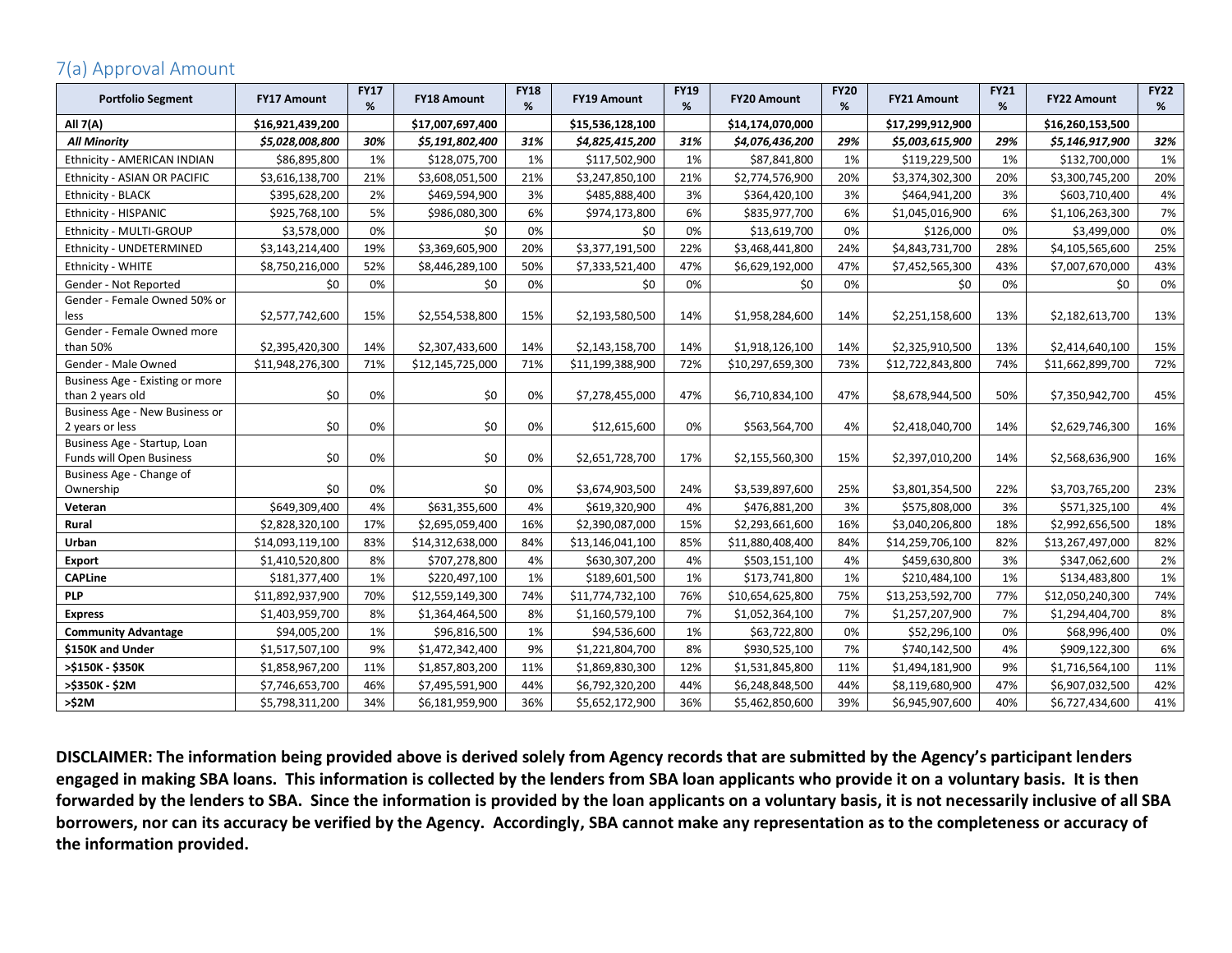## 7(a) Approval Count

| <b>Portfolio Segment</b>                           | <b>FY17 Count</b>        | <b>FY17</b><br>% | <b>FY18 Count</b> | <b>FY18</b><br>% | <b>FY19 Count</b> | <b>FY19</b><br>% | <b>FY20 Count</b> | <b>FY20</b><br>% | <b>FY21 Count</b> | <b>FY21</b><br>% | <b>FY22 Count</b> | <b>FY22</b><br>% |
|----------------------------------------------------|--------------------------|------------------|-------------------|------------------|-------------------|------------------|-------------------|------------------|-------------------|------------------|-------------------|------------------|
| <b>All 7(A)</b>                                    | 41,451                   |                  | 40,924            |                  | 35,241            |                  | 29,308            |                  | 28,093            |                  | 30,667            |                  |
| <b>All Minority</b>                                | 10,353                   | 25%              | 10,427            | 25%              | 9,297             | 26%              | 7,508             | 26%              | 7,305             | 26%              | 8,787             | 29%              |
| Ethnicity - AMERICAN INDIAN                        | 286                      | 1%               | 296               | 1%               | 267               | 1%               | 223               | 1%               | 215               | 1%               | 247               | 1%               |
| Ethnicity - ASIAN OR PACIFIC                       | 5,134                    | 12%              | 5,012             | 12%              | 4,399             | 12%              | 3,419             | 12%              | 3,405             | 12%              | 3,479             | 11%              |
| Ethnicity - BLACK                                  | 1,611                    | 4%               | 1,734             | 4%               | 1,523             | 4%               | 1,267             | 4%               | 1,357             | 5%               | 2,135             | 7%               |
| <b>Ethnicity - HISPANIC</b>                        | 3,320                    | 8%               | 3,385             | 8%               | 3,108             | 9%               | 2,568             | 9%               | 2,327             | 8%               | 2,925             | 10%              |
| Ethnicity - MULTI-GROUP                            | $\overline{2}$           | 0%               |                   | 0%               |                   | 0%               | 31                | 0%               | 1                 | 0%               |                   | 0%               |
| Ethnicity - UNDETERMINED                           | 6,399                    | 15%              | 6,776             | 17%              | 6,879             | 20%              | 5,590             | 19%              | 6,219             | 22%              | 5,890             | 19%              |
| Ethnicity - WHITE                                  | 24,699                   | 60%              | 23,721            | 58%              | 19,065            | 54%              | 16,210            | 55%              | 14,569            | 52%              | 15,990            | 52%              |
| Gender - Not Reported                              |                          | 0%               |                   | 0%               |                   | 0%               |                   | 0%               |                   | 0%               |                   | 0%               |
| Gender - Female Owned 50% or                       |                          |                  |                   |                  |                   |                  |                   |                  |                   |                  |                   |                  |
| less                                               | 5,603                    | 14%              | 5,384             | 13%              | 4,589             | 13%              | 3,728             | 13%              | 3,728             | 13%              | 3,836             | 13%              |
| Gender - Female Owned more                         |                          |                  |                   |                  |                   |                  |                   |                  |                   |                  |                   |                  |
| than 50%                                           | 7,477                    | 18%              | 7,204             | 18%              | 6,088             | 17%              | 5,308             | 18%              | 4,888             | 17%              | 6,033             | 20%              |
| Gender - Male Owned                                | 28,371                   | 68%              | 28,336            | 69%              | 24,564            | 70%              | 20,272            | 69%              | 19,477            | 69%              | 20,798            | 68%              |
| Business Age - Existing or more                    |                          | 0%               |                   | 0%               |                   | 53%              |                   | 54%              |                   | 53%              |                   | 50%              |
| than 2 years old<br>Business Age - New Business or | $\overline{\phantom{a}}$ |                  |                   |                  | 18,853            |                  | 15,824            |                  | 14,762            |                  | 15,333            |                  |
| 2 years or less                                    |                          | 0%               |                   | 0%               | 14                | 0%               | 1,197             | 4%               | 4,920             | 18%              | 6,569             | 21%              |
| Business Age - Startup, Loan                       |                          |                  |                   |                  |                   |                  |                   |                  |                   |                  |                   |                  |
| Funds will Open Business                           |                          | 0%               |                   | 0%               | 5,756             | 16%              | 4,545             | 16%              | 4,796             | 17%              | 5,482             | 18%              |
| Business Age - Change of                           |                          |                  |                   |                  |                   |                  |                   |                  |                   |                  |                   |                  |
| Ownership                                          |                          | 0%               |                   | 0%               | 4,132             | 12%              | 3,640             | 12%              | 3,604             | 13%              | 3,263             | 11%              |
| Veteran                                            | 2,201                    | 5%               | 2,030             | 5%               | 1,734             | 5%               | 1,435             | 5%               | 1,226             | 4%               | 1,488             | 5%               |
| Rural                                              | 7.069                    | 17%              | 6,873             | 17%              | 5,698             | 16%              | 5,243             | 18%              | 5,913             | 21%              | 6,215             | 20%              |
| Urban                                              | 34,382                   | 83%              | 34,051            | 83%              | 29,543            | 84%              | 24,065            | 82%              | 22,180            | 79%              | 24,452            | 80%              |
| <b>Export</b>                                      | 1,690                    | 4%               | 600               | 1%               | 564               | 2%               | 395               | 1%               | 319               | 1%               | 237               | 1%               |
| <b>CAPLine</b>                                     | 265                      | 1%               | 235               | 1%               | 215               | 1%               | 183               | 1%               | 200               | 1%               | 146               | 0%               |
| <b>PLP</b>                                         | 16,002                   | 39%              | 17,653            | 43%              | 16,362            | 46%              | 12,963            | 44%              | 14,683            | 52%              | 14,230            | 46%              |
| <b>Express</b>                                     | 19,497                   | 47%              | 19,229            | 47%              | 15,252            | 43%              | 13,250            | 45%              | 10,351            | 37%              | 13,253            | 43%              |
| <b>Community Advantage</b>                         | 706                      | 2%               | 705               | 2%               | 675               | 2%               | 446               | 2%               | 359               | 1%               | 462               | 2%               |
| \$150K and Under                                   | 23,545                   | 57%              | 23,199            | 57%              | 18,362            | 52%              | 14,725            | 50%              | 10,905            | 39%              | 14,269            | 47%              |
| >\$150K - \$350K                                   | 7,041                    | 17%              | 7,082             | 17%              | 7,119             | 20%              | 5,774             | 20%              | 5,703             | 20%              | 6,491             | 21%              |
| >\$350K - \$2M                                     | 9,029                    | 22%              | 8,693             | 21%              | 7,987             | 23%              | 7,145             | 24%              | 9,328             | 33%              | 7,847             | 26%              |
| >52M                                               | 1,836                    | 4%               | 1,950             | 5%               | 1,773             | 5%               | 1,664             | 6%               | 2,157             | 8%               | 2,060             | 7%               |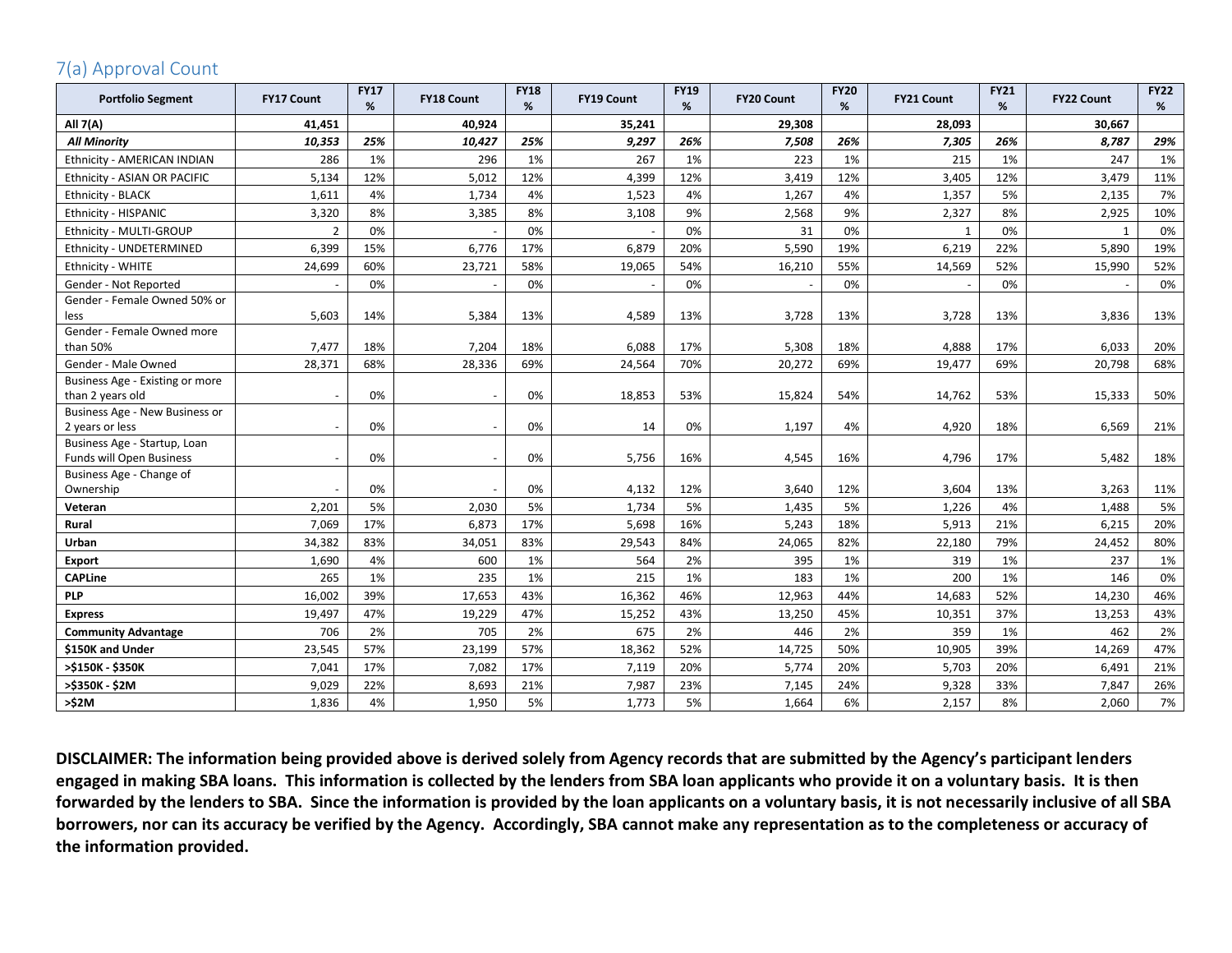### 504 Approval Amount

| <b>Portfolio Segment</b>                                 | <b>FY17 Amount</b> | <b>FY17</b><br>% | <b>FY18 Amount</b> | <b>FY18</b><br>% | <b>FY19 Amount</b> | <b>FY19</b><br>% | <b>FY20 Amount</b> | <b>FY20</b><br>% | <b>FY21 Amount</b> | <b>FY21</b><br>% | <b>FY22 Amount</b> | <b>FY22</b><br>% |
|----------------------------------------------------------|--------------------|------------------|--------------------|------------------|--------------------|------------------|--------------------|------------------|--------------------|------------------|--------------------|------------------|
| All 504                                                  | \$3,570,906,000    |                  | \$3,119,339,000    |                  | \$3,268,380,000    |                  | \$3,910,297,000    |                  | \$5,141,992,540    |                  | \$6,801,530,290    |                  |
| <b>All Minority</b>                                      | \$886,010,000      | 25%              | \$752,153,000      | 24%              | \$766,118,000      | 23%              | \$934,215,000      | 24%              | \$1,166,320,000    | 23%              | \$1,808,081,290    | 27%              |
| Ethnicity - AMERICAN INDIAN                              | \$6,136,000        | 0%               | \$3,237,000        | 0%               | \$7,256,000        | 0%               | \$4,422,000        | 0%               | \$5,736,000        | 0%               | \$31,934,000       | 0%               |
| Ethnicity - ASIAN OR PACIFIC                             | \$624,002,000      | 17%              | \$524,861,000      | 17%              | \$471,082,000      | 14%              | \$569,861,000      | 15%              | \$664,167,000      | 13%              | \$1,122,719,290    | 17%              |
| Ethnicity - BLACK                                        | \$66,249,000       | 2%               | \$40,248,000       | 1%               | \$48,922,000       | 1%               | \$55,965,000       | 1%               | \$68,195,000       | 1%               | \$112,919,000      | 2%               |
| Ethnicity - HISPANIC                                     | \$189,623,000      | 5%               | \$183,807,000      | 6%               | \$238,858,000      | 7%               | \$300,564,000      | 8%               | \$428,222,000      | 8%               | \$540,509,000      | 8%               |
| Ethnicity - MULTI-GROUP                                  | \$0                | 0%               | \$0                | 0%               | \$0                | 0%               | \$3,403,000        | 0%               | \$0                | 0%               | \$0                | 0%               |
| Ethnicity - UNDETERMINED                                 | \$809,099,000      | 23%              | \$913,232,000      | 29%              | \$964,468,000      | 30%              | \$1,343,530,000    | 34%              | \$1,102,187,000    | 21%              | \$1,275,966,000    | 19%              |
| Ethnicity - WHITE                                        | \$1,875,797,000    | 53%              | \$1,453,954,000    | 47%              | \$1,537,794,000    | 47%              | \$1,632,552,000    | 42%              | \$2,873,485,540    | 56%              | \$3,717,483,000    | 55%              |
| Gender - Not Reported                                    | \$0                | 0%               | \$0                | 0%               | \$0                | 0%               | \$0                | 0%               | \$0                | 0%               | \$0                | 0%               |
| Gender - Female Owned 50% or<br>less                     | \$349,838,000      | 10%              | \$657,914,000      | 21%              | \$655,275,000      | 20%              | \$784,335,000      | 20%              | \$1,053,231,000    | 20%              | \$1,347,090,000    | 20%              |
| Gender - Female Owned more                               |                    |                  |                    |                  |                    |                  |                    |                  |                    |                  |                    |                  |
| than 50%                                                 | \$364,525,000      | 10%              | \$287,385,000      | 9%               | \$356,520,000      | 11%              | \$395,137,000      | 10%              | \$447,282,000      | 9%               | \$629,695,000      | 9%               |
| Gender - Male Owned                                      | \$2,856,543,000    | 80%              | \$2,174,040,000    | 70%              | \$2,256,585,000    | 69%              | \$2,730,825,000    | 70%              | \$3,641,479,540    | 71%              | \$4,824,745,290    | 71%              |
| Business Age - Existing or more                          |                    |                  |                    |                  |                    |                  |                    |                  |                    |                  |                    |                  |
| than 2 years old                                         | \$0                | 0%               | \$0                | 0%               | \$2,427,907,000    | 74%              | \$3,058,468,000    | 78%              | \$4,472,110,000    | 87%              | \$5,700,349,000    | 84%              |
| Business Age - New Business or                           |                    |                  |                    |                  |                    |                  |                    |                  |                    |                  |                    |                  |
| 2 years or less                                          | \$0                | 0%               | \$0                | 0%               | \$15,252,000       | 0%               | \$27,992,000       | 1%               | \$72,582,540       | 1%               | \$96,444,000       | 1%               |
| Business Age - Startup, Loan<br>Funds will Open Business | \$0                | 0%               | \$0                | 0%               | \$516,219,000      | 16%              | \$655,460,000      | 17%              | \$499,169,000      | 10%              | \$838,453,290      | 12%              |
| Business Age - Change of                                 |                    |                  |                    |                  |                    |                  |                    |                  |                    |                  |                    |                  |
| Ownership                                                | \$0                | 0%               | \$0                | 0%               | \$17,643,000       | 1%               | \$92,153,000       | 2%               | \$98,131,000       | 2%               | \$166,284,000      | 2%               |
| Veteran                                                  | \$83,471,000       | 2%               | \$49,188,000       | 2%               | \$46,882,000       | 1%               | \$116,882,000      | 3%               | \$105,361,000      | 2%               | \$152,597,000      | 2%               |
| Rural                                                    | \$436,286,000      | 12%              | \$414,698,000      | 13%              | \$422,138,000      | 13%              | \$538,423,000      | 14%              | \$716,973,540      | 14%              | \$1,019,318,000    | 15%              |
| Urban                                                    | \$3,134,620,000    | 88%              | \$2,704,641,000    | 87%              | \$2,846,242,000    | 87%              | \$3,371,874,000    | 86%              | \$4,425,019,000    | 86%              | \$5,782,212,290    | 85%              |
| <b>Export</b>                                            | \$55,449,000       | 2%               | \$50,641,000       | 2%               | \$43,661,000       | 1%               | \$68,450,000       | 2%               | \$85,564,000       | 2%               | \$102,235,000      | 2%               |
| <b>504 Refinance</b>                                     | \$215,433,000      | 6%               | \$89,545,000       | 3%               | \$91,546,000       | 3%               | \$187,483,000      | 5%               | \$382,136,000      | 7%               | \$765,973,000      | 11%              |
| \$150K and Under                                         | \$44,785,000       | 1%               | \$36,503,000       | 1%               | \$35,735,000       | 1%               | \$39,836,000       | 1%               | \$52,101,540       | 1%               | \$31,387,000       | 0%               |
| >\$150K - \$350K                                         | \$292,932,000      | 8%               | \$267,511,000      | 9%               | \$273,578,000      | 8%               | \$293,904,000      | 8%               | \$406,156,000      | 8%               | \$367,730,000      | 5%               |
| >\$350K - \$2M                                           | \$1,995,744,000    | 56%              | \$1,714,975,000    | 55%              | \$1,934,151,000    | 59%              | \$2,317,994,000    | 59%              | \$3,022,903,000    | 59%              | \$3,769,453,290    | 55%              |
| >52M                                                     | \$1,237,445,000    | 35%              | \$1,100,350,000    | 35%              | \$1,024,916,000    | 31%              | \$1,258,563,000    | 32%              | \$1,660,832,000    | 32%              | \$2,632,960,000    | 39%              |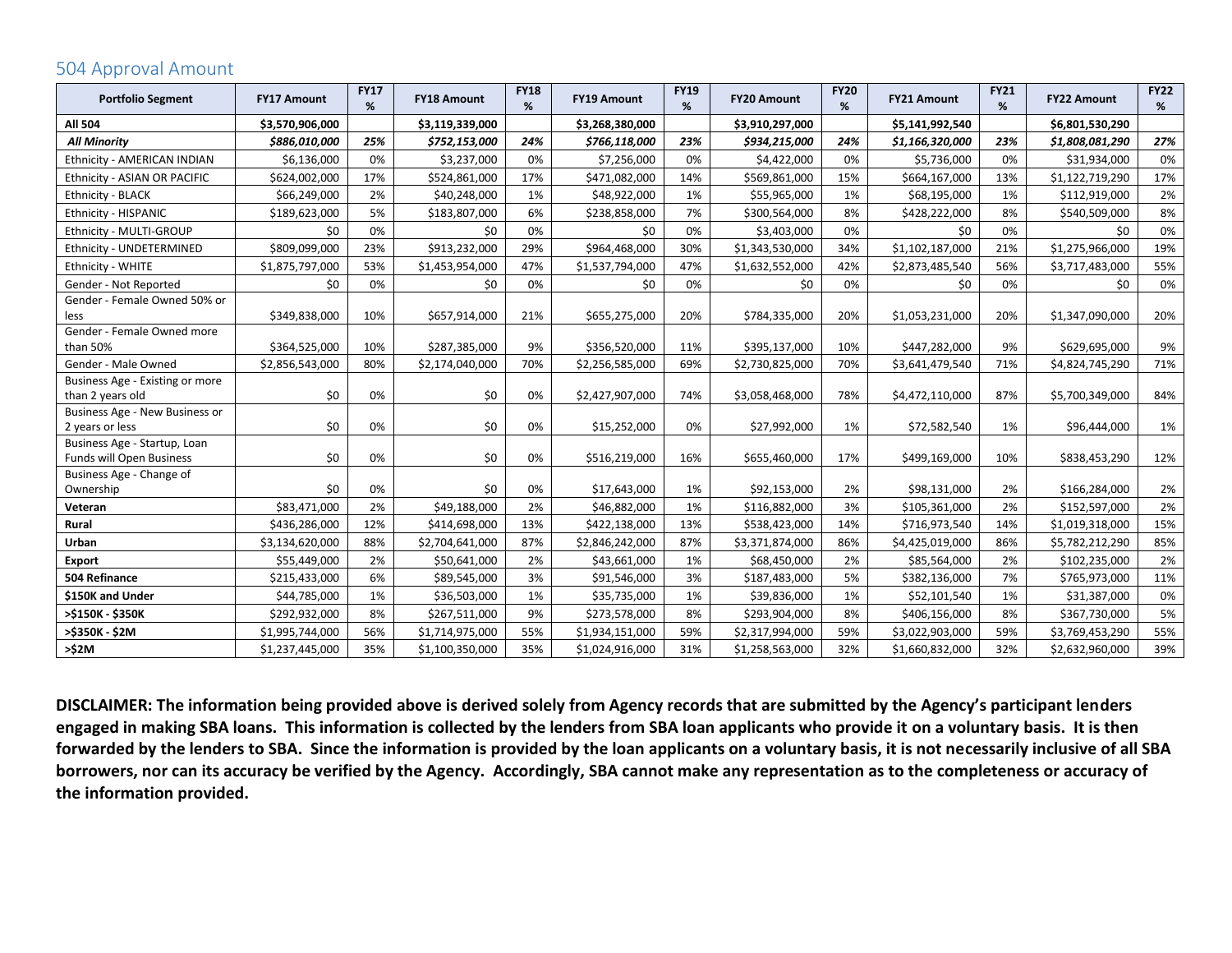### 504 Approval Count

| <b>Portfolio Segment</b>                            | <b>FY17 Count</b>        | <b>FY17</b><br>% | <b>FY18 Count</b> | <b>FY18</b><br>% | <b>FY19 Count</b> | <b>FY19</b><br>% | <b>FY20 Count</b> | <b>FY20</b><br>% | <b>FY21 Count</b> | <b>FY21</b><br>% | <b>FY22 Count</b> | <b>FY22</b><br>% |
|-----------------------------------------------------|--------------------------|------------------|-------------------|------------------|-------------------|------------------|-------------------|------------------|-------------------|------------------|-------------------|------------------|
| <b>All 504</b>                                      | 4,385                    |                  | 3,831             |                  | 4,050             |                  | 4,689             |                  | 6,226             |                  | 6,835             |                  |
| <b>All Minority</b>                                 | 919                      | 21%              | 807               | 21%              | 882               | 22%              | 953               | 20%              | 1,330             | 21%              | 1,645             | 24%              |
| Ethnicity - AMERICAN INDIAN                         | $\mathsf{q}$             | 0%               | 11                | 0%               | 8                 | 0%               | 11                | 0%               | 15                | 0%               | 47                | 1%               |
| Ethnicity - ASIAN OR PACIFIC                        | 510                      | 12%              | 427               | 11%              | 424               | 10%              | 435               | 9%               | 617               | 10%              | 800               | 12%              |
| Ethnicity - BLACK                                   | 91                       | 2%               | 68                | 2%               | 81                | 2%               | 85                | 2%               | 132               | 2%               | 146               | 2%               |
| Ethnicity - HISPANIC                                | 309                      | 7%               | 301               | 8%               | 369               | 9%               | 416               | 9%               | 566               | 9%               | 652               | 10%              |
| Ethnicity - MULTI-GROUP                             |                          | 0%               |                   | 0%               |                   | 0%               | 6                 | 0%               |                   | 0%               |                   | 0%               |
| Ethnicity - UNDETERMINED                            | 753                      | 17%              | 864               | 23%              | 947               | 23%              | 1,417             | 30%              | 1,090             | 18%              | 1,036             | 15%              |
| Ethnicity - WHITE                                   | 2,713                    | 62%              | 2,160             | 56%              | 2,221             | 55%              | 2,319             | 49%              | 3,806             | 61%              | 4,154             | 61%              |
| Gender - Not Reported                               |                          | 0%               |                   | 0%               |                   | 0%               |                   | 0%               |                   | 0%               |                   | 0%               |
| Gender - Female Owned 50% or                        |                          |                  |                   |                  |                   |                  |                   |                  |                   |                  |                   |                  |
| less                                                | 481                      | 11%              | 947               | 25%              | 995               | 25%              | 1,110             | 24%              | 1,471             | 24%              | 1,649             | 24%              |
| Gender - Female Owned more                          |                          |                  |                   |                  |                   |                  |                   |                  |                   |                  |                   |                  |
| than 50%                                            | 625                      | 14%              | 451               | 12%              | 524               | 13%              | 566               | 12%              | 760               | 12%              | 820               | 12%              |
| Gender - Male Owned                                 | 3,279                    | 75%              | 2,433             | 64%              | 2,531             | 62%              | 3,013             | 64%              | 3,995             | 64%              | 4,366             | 64%              |
| Business Age - Existing or more<br>than 2 years old |                          | 0%               |                   | 0%               | 3,174             | 78%              | 3,826             | 82%              |                   | 87%              | 5,837             | 85%              |
| Business Age - New Business or                      | $\overline{\phantom{a}}$ |                  |                   |                  |                   |                  |                   |                  | 5,391             |                  |                   |                  |
| 2 years or less                                     | $\overline{\phantom{a}}$ | 0%               |                   | 0%               | 14                | 0%               | 34                | 1%               | 84                | 1%               | 102               | 1%               |
| Business Age - Startup, Loan                        |                          |                  |                   |                  |                   |                  |                   |                  |                   |                  |                   |                  |
| Funds will Open Business                            | $\overline{\phantom{a}}$ | 0%               |                   | 0%               | 542               | 13%              | 661               | 14%              | 645               | 10%              | 758               | 11%              |
| Business Age - Change of                            |                          |                  |                   |                  |                   |                  |                   |                  |                   |                  |                   |                  |
| Ownership                                           |                          | 0%               |                   | 0%               | 17                | 0%               | 96                | 2%               | 106               | 2%               | 138               | 2%               |
| Veteran                                             | 140                      | 3%               | 98                | 3%               | 77                | 2%               | 150               | 3%               | 158               | 3%               | 180               | 3%               |
| Rural                                               | 713                      | 16%              | 651               | 17%              | 709               | 18%              | 837               | 18%              | 1,076             | 17%              | 1,211             | 18%              |
| Urban                                               | 3,672                    | 84%              | 3,180             | 83%              | 3,341             | 82%              | 3,852             | 82%              | 5,150             | 83%              | 5,624             | 82%              |
| Export                                              | 42                       | 1%               | 44                | 1%               | 37                | 1%               | 60                | 1%               | 79                | 1%               | 76                | 1%               |
| 504 Refinance                                       | 191                      | 4%               | 121               | 3%               | 105               | 3%               | 175               | 4%               | 374               | 6%               | 645               | 9%               |
| \$150K and Under                                    | 393                      | 9%               | 320               | 8%               | 312               | 8%               | 348               | 7%               | 459               | 7%               | 268               | 4%               |
| >\$150K - \$350K                                    | 1,189                    | 27%              | 1,079             | 28%              | 1,087             | 27%              | 1,193             | 25%              | 1,611             | 26%              | 1,460             | 21%              |
| >\$350K - \$2M                                      | 2,411                    | 55%              | 2,085             | 54%              | 2,319             | 57%              | 2,751             | 59%              | 3,623             | 58%              | 4,266             | 62%              |
| >52M                                                | 392                      | 9%               | 347               | 9%               | 332               | 8%               | 397               | 8%               | 533               | 9%               | 841               | 12%              |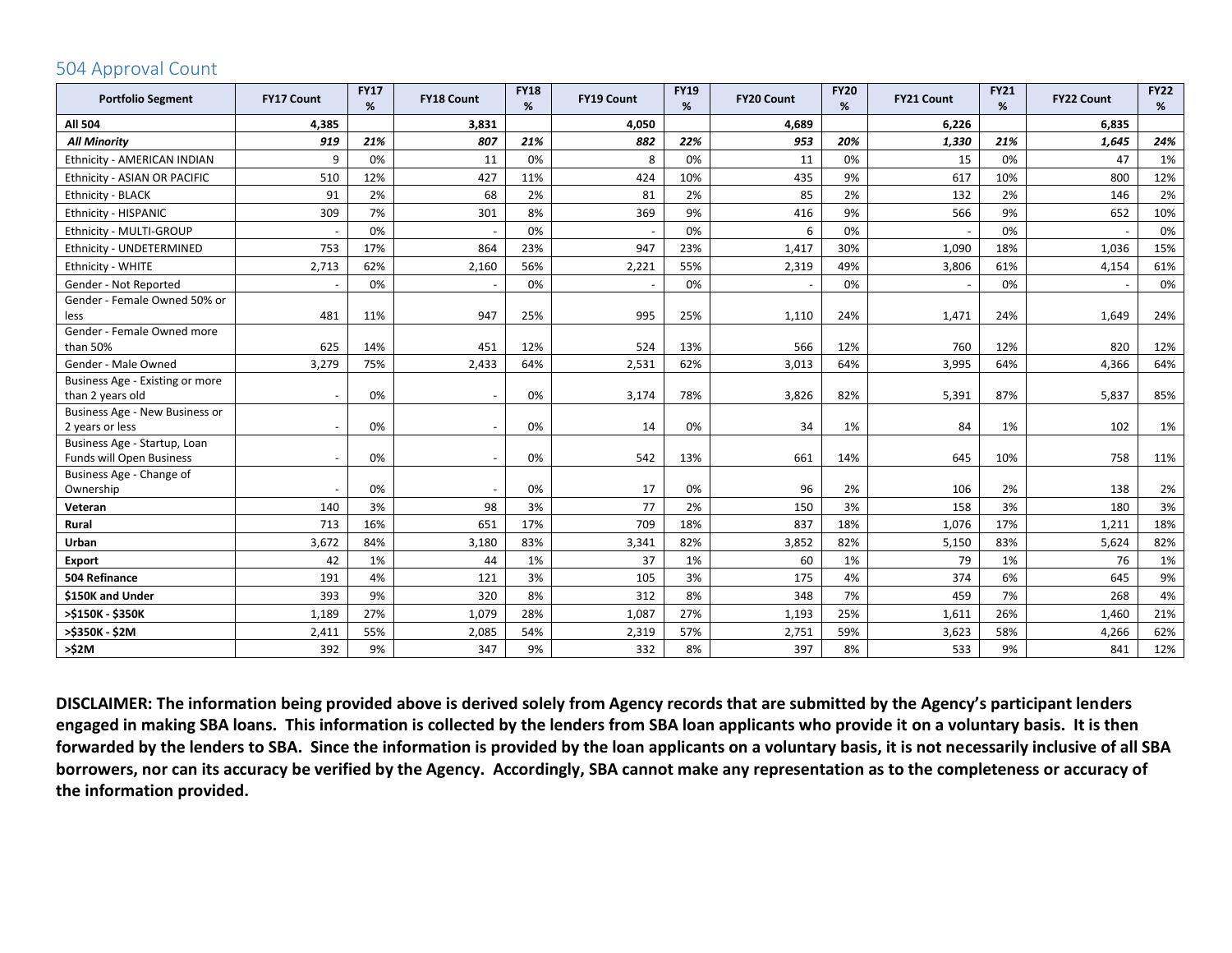| <b>Portfolio Segment</b>                        | <b>FY17 Amount</b> | <b>FY17</b><br>% | <b>FY18 Amount</b> | <b>FY18</b><br>% | <b>FY19 Amount</b> | <b>FY19</b><br>% | <b>FY20 Amount</b> | <b>FY20</b><br>% | <b>FY21 Amount</b> | <b>FY21</b><br>% | <b>FY22 Amount</b> | <b>FY22</b><br>% |
|-------------------------------------------------|--------------------|------------------|--------------------|------------------|--------------------|------------------|--------------------|------------------|--------------------|------------------|--------------------|------------------|
| <b>All Community Advantage</b>                  | \$94,005,200       |                  | \$96,816,500       |                  | \$94,536,600       |                  | \$63,722,800       |                  | \$52,296,100       |                  | \$68,996,400       |                  |
| <b>All Minority</b>                             | \$31,499,700       | 34%              | \$34,963,000       | 36%              | \$35,435,100       | 37%              | \$24,470,000       | 38%              | \$19,730,600       | 38%              | \$29,094,400       | 42%              |
| Ethnicity - AMERICAN INDIAN                     | \$495,000          | 1%               | \$1,278,400        | 1%               | \$1,175,000        | 1%               | \$940,500          | 1%               | \$331,500          | 1%               | \$100,000          | 0%               |
| Ethnicity - ASIAN OR PACIFIC                    | \$8,754,300        | 9%               | \$8,614,600        | 9%               | \$7,340,400        | 8%               | \$6,965,900        | 11%              | \$5,465,800        | 10%              | \$6,120,900        | 9%               |
| Ethnicity - BLACK                               | \$11,813,400       | 13%              | \$10,312,900       | 11%              | \$10,849,900       | 11%              | \$8,612,000        | 14%              | \$7,346,500        | 14%              | \$14,244,000       | 21%              |
| Ethnicity - HISPANIC                            | \$10,437,000       | 11%              | \$14,757,100       | 15%              | \$16,069,800       | 17%              | \$7,951,600        | 12%              | \$6,586,800        | 13%              | \$8,629,500        | 13%              |
| Ethnicity - MULTI-GROUP                         | \$0                | 0%               | \$0                | 0%               | \$0                | 0%               | \$0                | 0%               | \$0                | 0%               | \$0                | 0%               |
| Ethnicity - UNDETERMINED                        | \$7,337,300        | 8%               | \$12,012,500       | 12%              | \$11,746,600       | 12%              | \$9,858,500        | 15%              | \$4,939,500        | 9%               | \$7,417,900        | 11%              |
| Ethnicity - WHITE                               | \$55,168,200       | 59%              | \$49,841,000       | 51%              | \$47,354,900       | 50%              | \$29,394,300       | 46%              | \$27,626,000       | 53%              | \$32,484,100       | 47%              |
| Gender - Not Reported                           | \$0                | 0%               | \$0                | 0%               | \$0                | 0%               | \$0                | 0%               | \$0                | 0%               | \$0                | 0%               |
| Gender - Female Owned 50% or                    |                    |                  |                    |                  |                    |                  |                    |                  |                    |                  |                    |                  |
| less<br>Gender - Female Owned more              | \$16,418,200       | 17%              | \$14,659,100       | 15%              | \$16,785,000       | 18%              | \$9,450,900        | 15%              | \$6,934,700        | 13%              | \$12,282,800       | 18%              |
| than 50%                                        | \$27,023,100       | 29%              | \$28,591,900       | 30%              | \$28,549,000       | 30%              | \$15,654,300       | 25%              | \$15,441,500       | 30%              | \$23,873,800       | 35%              |
| Gender - Male Owned                             | \$50,563,900       | 54%              | \$53,565,500       | 55%              | \$49,202,600       | 52%              | \$38,617,600       | 61%              | \$29,919,900       | 57%              | \$32,839,800       | 48%              |
| Business Age - Existing or more                 |                    |                  |                    |                  |                    |                  |                    |                  |                    |                  |                    |                  |
| than 2 years old                                | \$0                | 0%               | \$0                | 0%               | \$34,082,200       | 36%              | \$26,922,600       | 42%              | \$18,835,600       | 36%              | \$20,582,000       | 30%              |
| Business Age - New Business or                  |                    |                  |                    |                  |                    |                  |                    |                  |                    |                  |                    |                  |
| 2 years or less<br>Business Age - Startup, Loan | \$0                | 0%               | \$0                | 0%               | \$0                | 0%               | \$1,260,100        | 2%               | \$4,134,000        | 8%               | \$7,163,400        | 10%              |
| Funds will Open Business                        | \$0                | 0%               | \$0                | 0%               | \$40,409,100       | 43%              | \$21,329,900       | 33%              | \$23,155,300       | 44%              | \$31,948,500       | 46%              |
| Business Age - Change of                        |                    |                  |                    |                  |                    |                  |                    |                  |                    |                  |                    |                  |
| Ownership                                       | \$0                | 0%               | \$0                | 0%               | \$9,241,800        | 10%              | \$8,015,600        | 13%              | \$6,171,200        | 12%              | \$8,833,500        | 13%              |
| Veteran                                         | \$8,644,000        | 9%               | \$10,066,300       | 10%              | \$8,573,700        | 9%               | \$6,169,900        | 10%              | \$2,684,500        | 5%               | \$5,587,500        | 8%               |
| Rural                                           | \$11,317,600       | 12%              | \$10,457,200       | 11%              | \$9,376,300        | 10%              | \$8,475,400        | 13%              | \$7,152,000        | 14%              | \$8,640,600        | 13%              |
| Urban                                           | \$82,687,600       | 88%              | \$86,359,300       | 89%              | \$85,160,300       | 90%              | \$55,247,400       | 87%              | \$45,144,100       | 86%              | \$60,355,800       | 87%              |
| \$150K and Under                                | \$49,933,800       | 53%              | \$48,187,700       | 50%              | \$41,249,400       | 44%              | \$29,328,200       | 46%              | \$22,665,300       | 43%              | \$27,382,800       | 40%              |
| >\$150K - \$350K                                | \$44,071,400       | 47%              | \$48,628,800       | 50%              | \$53,287,200       | 56%              | \$34,394,600       | 54%              | \$29,630,800       | 57%              | \$41,613,600       | 60%              |

#### Community Advantage Approval Amount